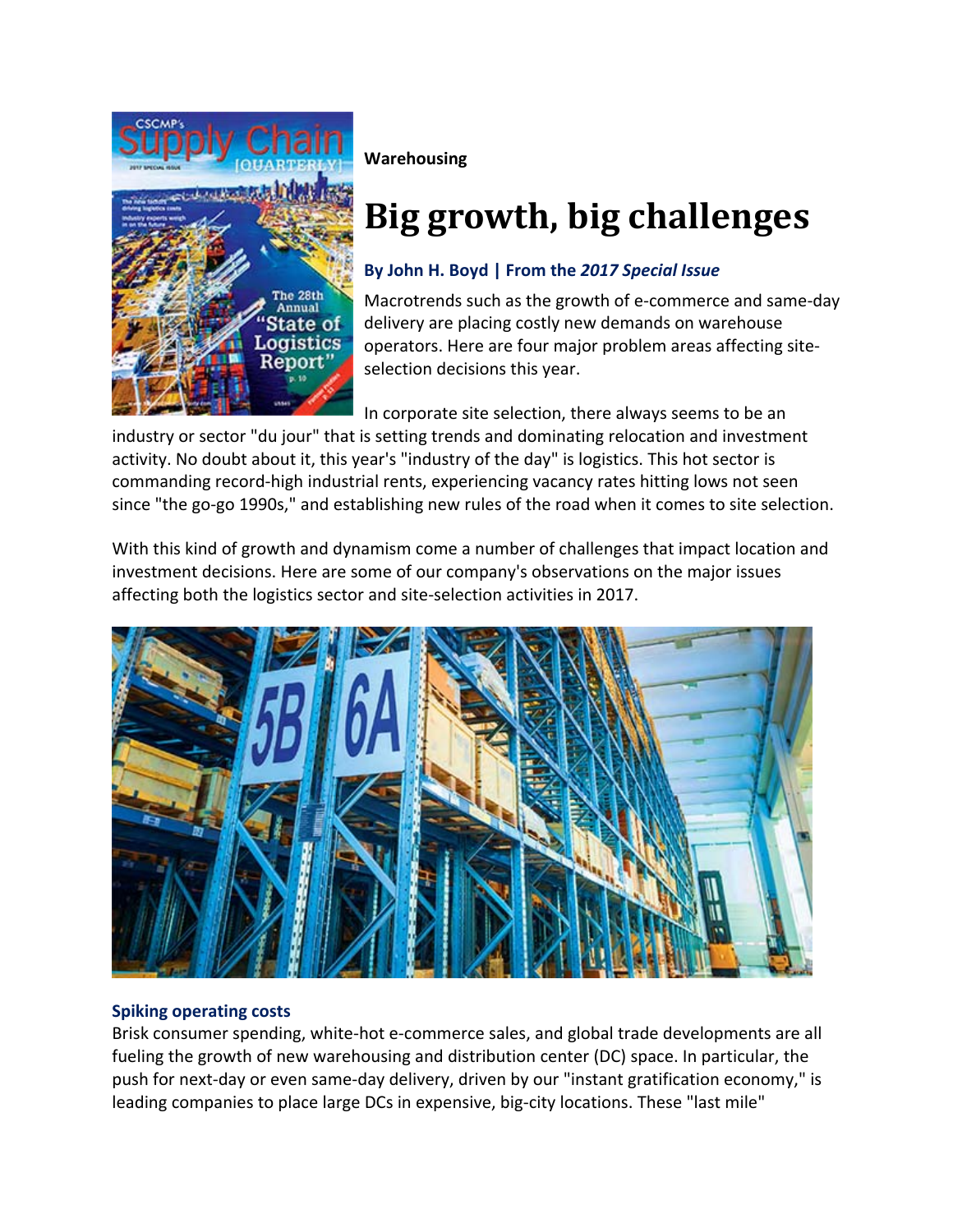dynamics, in fact, are putting virtually all the areas around large U.S. cities in play for new distribution facilities—something that in the pre‐Amazon days had been rejected due to high costs (principally real estate and property taxes) in favor of lower‐cost alternatives in the hinterland.

This is evident in *Figure 1*, where we have identified a series of distribution center "hot spots" that are increasingly on the radar screens of our site‐seeking clients. The DC "hot spots" listed in Figure 1 also show that companies are favoring sites that have well-developed transportation infrastructure, access to major seaport and intermodal facilities, and real estate cost and availability advantages, in addition to strength in other site‐selection factors.

| <b>Northeast</b>  | <b>South Atlantic</b> | <b>Central</b>       | <b>Mountain</b>       | <b>West Coast</b>   | Canada                        |
|-------------------|-----------------------|----------------------|-----------------------|---------------------|-------------------------------|
| Stoughton, Mass.  | Miramar, Fla.         | Groveport, Ohio      | North Las Vegas, Nev. | Tracy, Calif.       | Westminster, British Columbia |
| \$14,714,170      | \$11,586,727          | \$12,266,454         | \$11,935,594          | \$13,002,478        | \$10,506,345                  |
| Bordentown, N.J.  | Indiantown, Fla.      | Fishers, Ind.        | Fernley, Nev.         | Patterson, Calif.   | Rocky View, Alberta           |
| \$13,873,638      | \$10,897,317          | \$11,775,796         | \$10,749,540          | \$12,625,949        | \$10,037,312                  |
| Newburgh, N.Y.    | Chesterfield, Va.     | Humble, Texas        | Casa Grande, Ariz.    | Victorville, Calif. | Napanee, Ontario              |
| \$12,937,683      | \$10,675,050          | \$11,495,195         | \$10,707,240          | \$12,389,071        | \$9,380,665                   |
| Pedricktown, N.J. | Rocky Mount, N.C.     | Jeffersonville, Ind. | Idaho Falls, Idaho    | Kent, Wash.         | Terrebonne, Quebec            |
| \$12,486,274      | \$10,289,500          | \$10,964,385         | \$10,403,203          | \$12,336,616        | \$9,099,245                   |
| Bethlehem, Pa.    | Pooler, Ga.           | Liberty, Mo.         | Kingman, Ariz.        | Richland, Wash.     | Rosser, Manitoba              |
| \$12,261,520      | \$10,085,500          | \$10,761,012         | \$10,176,597          | \$11,016,769        | \$8,724,018                   |
| York, Pa.         | Cordele, Ga.          | Catoosa, Okla.       | Santa Teresa, N.M.    | Hillsboro, Ore.     | Moncton, New Brunswick        |
| \$11,593,469      | \$9,984,500           | \$9,781,875          | \$9,757,321           | \$10,921,336        | \$8,254,985                   |

\* Based on a newly constructed 500,000-square-foot distribution center employing 125 hourly workers. Includes labor, taxes, real estate, construction, and utilities. All costs are in U.S. dollars.

[SOURCE: BIZCOSTS, A REGISTERED TRADEMARK OF THE BOYD CO. INC., LOCATION CONSULTANTS]

Regardless of where they are located, comparative operating costs (such as labor, real estate, taxes, and utilities) continue to be important in most DC site‐selection decisions given the uncertain U.S. economy and continued price pressures from offshore competitors. Improving the bottom line on the cost side of the ledger is the only choice for many DC operators.

While shipping rates have remained flat, helping to moderate overall logistics costs, there have been hefty increases in DC operating costs related to real estate, construction, and labor, which are up 5.5, 6.7, and 2.1 percent, respectively, from 2016. National average asking rents for DC space of around \$5.75 per square foot (including taxes, utilities, and maintenance) are nearing decade highs. Rents are spiking even higher in many U.S. cities, especially those on the West and East coasts, where rents are approaching \$10.00 per square foot in markets such as California and New York.

Labor costs are a particularly big concern for our DC clients. Many are increasingly outsourcing staffing and human resources (HR) functions to third‐party agencies that specialize in the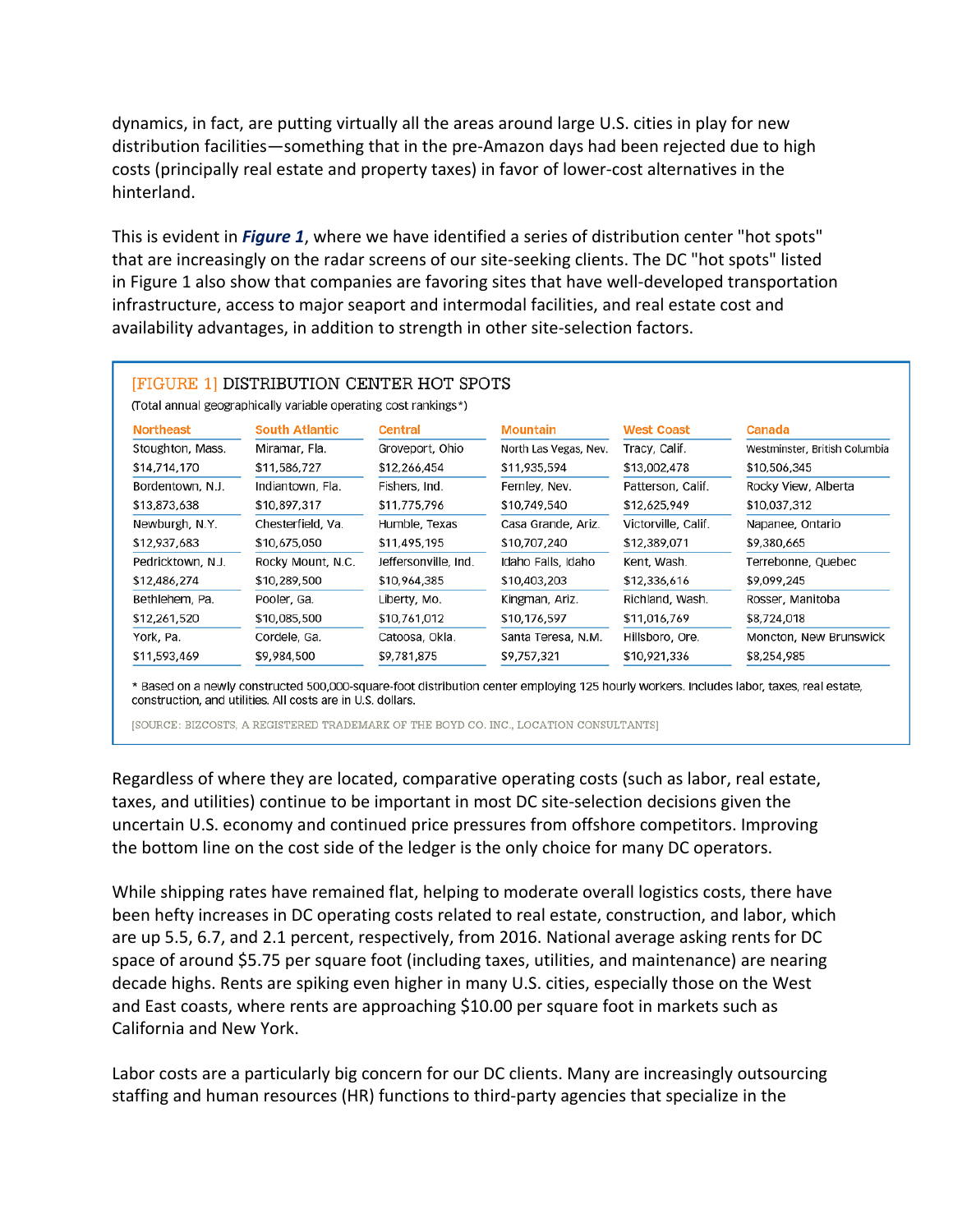logistics sector in order to keep inflationary labor‐cost pressures in check, especially the spiraling costs for health‐care and legal fees. Onerous and costly labor laws in litigious states like California, New Jersey, and New York also continue to plague the industry and fuel the flight to third‐party HR providers. Additionally, labor unrest at the ports of Los Angeles and Long Beach is escalating as dray drivers feel that the brunt of new clean-air standards are falling too heavily on their shoulders and pocketbooks. This unrest is creating workflow uncertainties at DCs and is putting pressure on shippers to pay higher drayage rates.

#### **Port and rail congestion**

Our firm has monitored traffic congestion for years, mostly within the context of labor‐force commuting patterns and practices. Now, however, congestion is becoming a broader issue and is greatly challenging the efficiency of our DC clients and their supply chains. In particular, congestion at our nation's seaports and inland infrastructure links is an increasingly severe risk factor handicapping our clients' ability to keep pace with their global competitors.

Congestion and delays are becoming increasingly common at major U.S. ports—a problem having a profound impact on the \$900 billion worth of goods transported to and from the United States each year by container ships. Of the 10 busiest container seaports, at least seven are grappling regularly with congestion, according to the American Association of Port Authorities. Ports like Charleston are doubling down on capital investments to keep ahead of congestion, as seen in Charleston's new \$700 million Hugh K. Leatherman Sr. Terminal, which will increase container capacity by 50 percent at the South Carolina port.

Those seeking to locate near seaports might want to consider what steps the ports are taking to alleviate congestion. Bayonne was the first terminal at the Port of New York and New Jersey to require appointments. A handful of other North American ports have adopted similar reservation systems to help mitigate congestion, including the West Coast ports of Los Angeles, Long Beach, and Oakland in California, and Vancouver in British Columbia.

This problem is not limited to our nation's busy seaports. Railroads and intermodal yards across the country continue to battle congestion. For example, Chicago handles about 25 percent of the country's rail freight traffic and is becoming overwhelmed by the volume; it can now take a train as much as 32 hours to pass through the city. Legendary railroad executive Hunter Harrison, now head of CSX, says that Chicago is "bursting at the seams," and that CSX is exploring alternatives to bypass the city. Train delays in the pivotal Chicago freight market can have a cascading effect, disrupting delivery schedules in DCs throughout the national supply chain.

#### **Challenges in the cold chain**

The DC sector showing the strongest growth in new starts in 2017 is the cold‐storage and blast‐ freezing warehouse sector. Yet suitable cold chain space is in short supply nationally. Growing exports of U.S. agricultural and branded food products are a key driver behind the growth of demand for temperature‐controlled facilities. As a result, many companies in the cold‐storage field are implementing a "port-centric" investment strategy. Near the Port of Charleston, South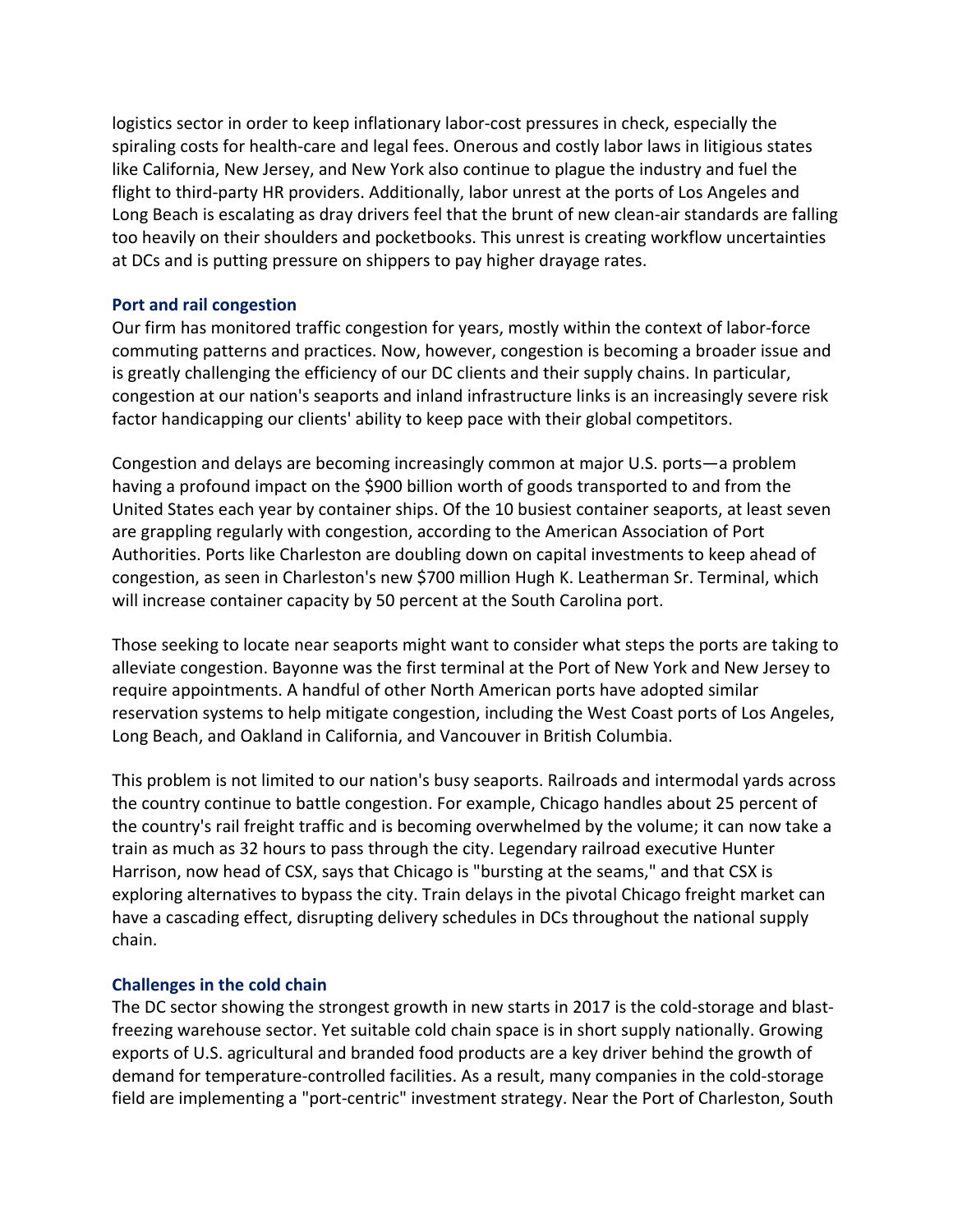Carolina, for example, California‐based Lineage Logistics recently broke ground on a new 340,000‐square‐foot cold‐storage warehouse utilizing blast‐freezing technology, which is required when exporting meats, fruits, and other perishable food products. Trident Seafoods, the nation's largest seafood company, just opened a convertible refrigerated/freezer warehouse near the Port of Tacoma, Washington, to meet growing export demands.

The Food Safety and Modernization Act (FSMA), the most extensive update of federal food‐ safety laws since 1938, adds expensive new compliance costs for the always hyper‐cost‐ sensitive DC sector. FSMA requires warehouses and shippers to develop well-defined foodsafety strategies that will ensure the integrity of their storage and transport operations. Compliance with the new regulations requires making upgrades to many existing cold‐storage facilities, but this often is economically unfeasible due to those facilities' age and the expensive design and connectivity requirements of modern warehouses.

#### **Cybersecurity threats**

The banking industry has been under siege by cybercriminals for years now, losing billions of dollars to hackers and frauds—much of which transpires under the radar screen. Why rob banks? "It's where the money is," according to the infamous bank robber Willie Sutton. Why rob the supply chain? Well, "It's where the goods are," and therefore ripe for thievery, extortion, and ransom.

From the now almost daily reports of data breaches, identity theft, ransomware, and even hacking for political purposes, it's clear that cyberthreats are pervasive, affecting all sectors of the economy. It's also clear that they pose a most severe threat to the global supply chain. In June 2017, the NotPetya ransomware attack hit companies in at least 64 nations, including Russia, Germany, and the United States. A number of supply chain‐related companies were directly affected. The world's largest shipping company, A.P. Møller-Maersk, was among the victims of the NotPetya attack, which caused outages in its computer systems around the world. Maersk‐owned APM Terminals' facility at the Port of New York and New Jersey had to close temporarily due to the extent of the system attack. Another victim was FedEx's TNT subsidiary. Trade in FedEx stock was temporarily halted during the attack.

DCs and other logistics service providers will have to meet this new online threat, and their investments in cybersecurity will be soaring in the months and years ahead. For that reason, our firm's labor‐market investigations for site‐selection clients increasingly include special research into an area's ability to supply coveted information technology talent in cybersecurity. One of our benchmarks is the presence of a college or university that has full accreditation by the National Security Agency (NSA) for its programs in information assurance.

The NSA and the U.S. Department of Homeland Security (DHS) jointly sponsor the National Centers of Academic Excellence in Cyber Defense (CAE‐CD) program. The goal of the program is to reduce vulnerability in our national information infrastructure by producing professionals with the latest in cyberdefense expertise. Such expertise is increasingly being sought by the human resources departments of our corporate site‐seeking clients, both in and out of the